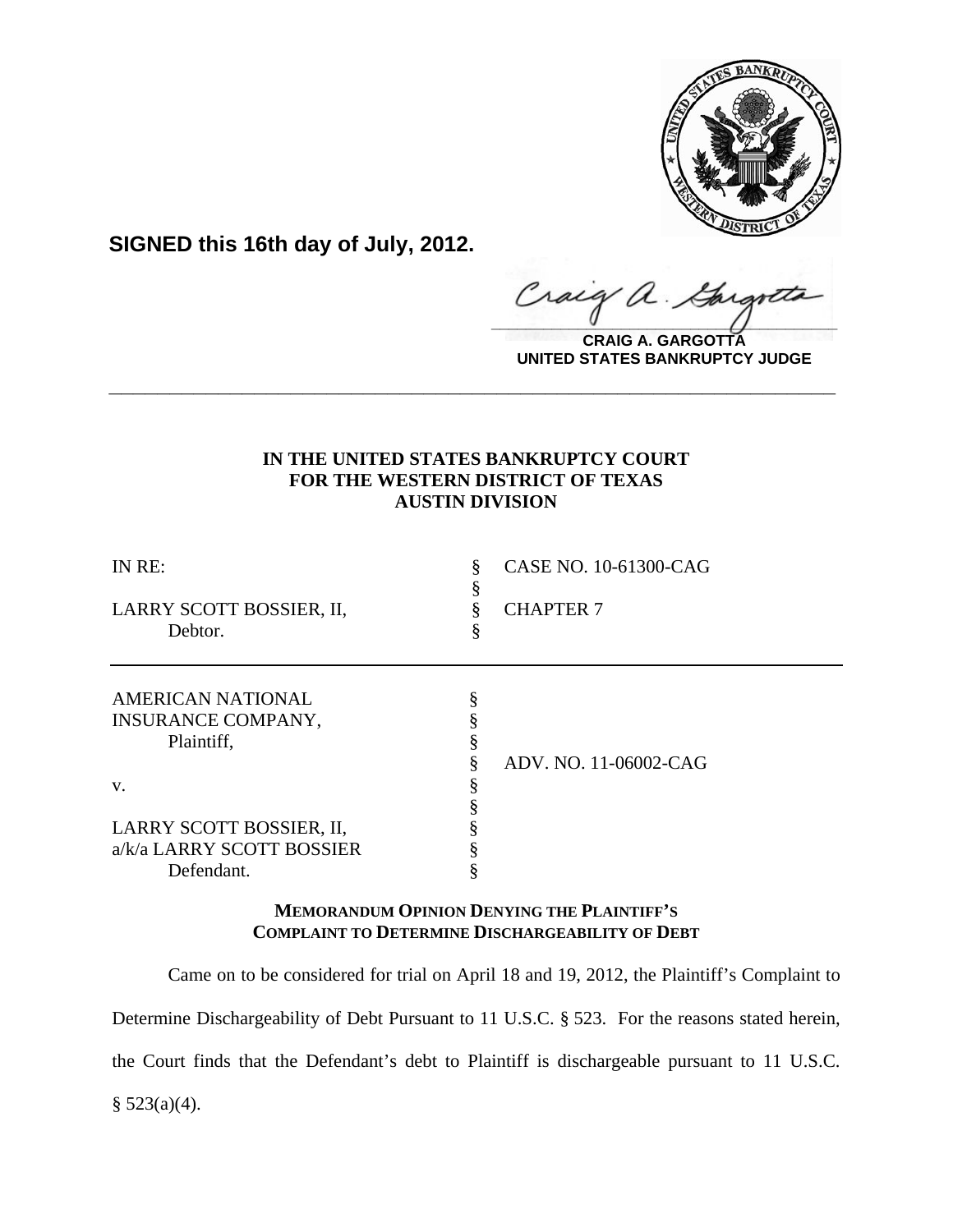As an initial matter, the Court finds that it has jurisdiction over this proceeding pursuant to 28 U.S.C. §§ 157 and 1334. This matter is a core proceeding as defined under 28 U.S.C. § 157(b)(2)(I). The Court finds venue is proper under 28 U.S.C. § 1408. This matter is referred to the Court pursuant to the District's Standing Order on Reference. The Court makes its findings of fact and conclusions of law pursuant to Federal Rule of Bankruptcy Procedure 7052.

### **BACKGROUND**

Defendant Larry Scott Bossier, II, a/k/a Larry Scott Bossier ("Bossier"), was the one-half owner of an automobile dealership, Bossier Country, Fairfield, Texas ("Bossier Country") from 1987 to 2009. Plaintiff American National Insurance Company ("ANICO") is a creditor of Defendant Bossier in Bossier's individual Chapter 7 bankruptcy filed in this Court. *In re Larry Scott Bossier, II*, Case No. 10-61300-CAG.

On or about August 17, 1999, Bossier executed an agent's contract with ANICO, which authorized Bossier as ANICO's agent to solicit credit life and/or credit accident and health ("CLAH") insurance to eligible customers of Bossier Country in conjunction with financed sales of vehicles (the "Agent's Contract"). The CLAH insurance would guarantee the payments of the vehicle loans in the event that the insured died or became disabled while the vehicle loan was outstanding. The CLAH policies were single premium policies; each customer paid for the policy in full at the time of issuance of the underlying loan. Upon ANICO's approval of a customer's CLAH policy, Bossier was to retain a certain percentage of the premium as his commission and forward the remainder to ANICO. If the CLAH policy was terminated early because the underlying vehicle loan was terminated early or the insured cancelled the policy, $<sup>1</sup>$  the</sup> insured was entitled to a refund of the unearned premium—the portion of the premium

1

 $1$  There may be other reasons that a CLAH policy is terminated early, for instance, the insured cancels the insurance policy before the insurance runs its full coverage period.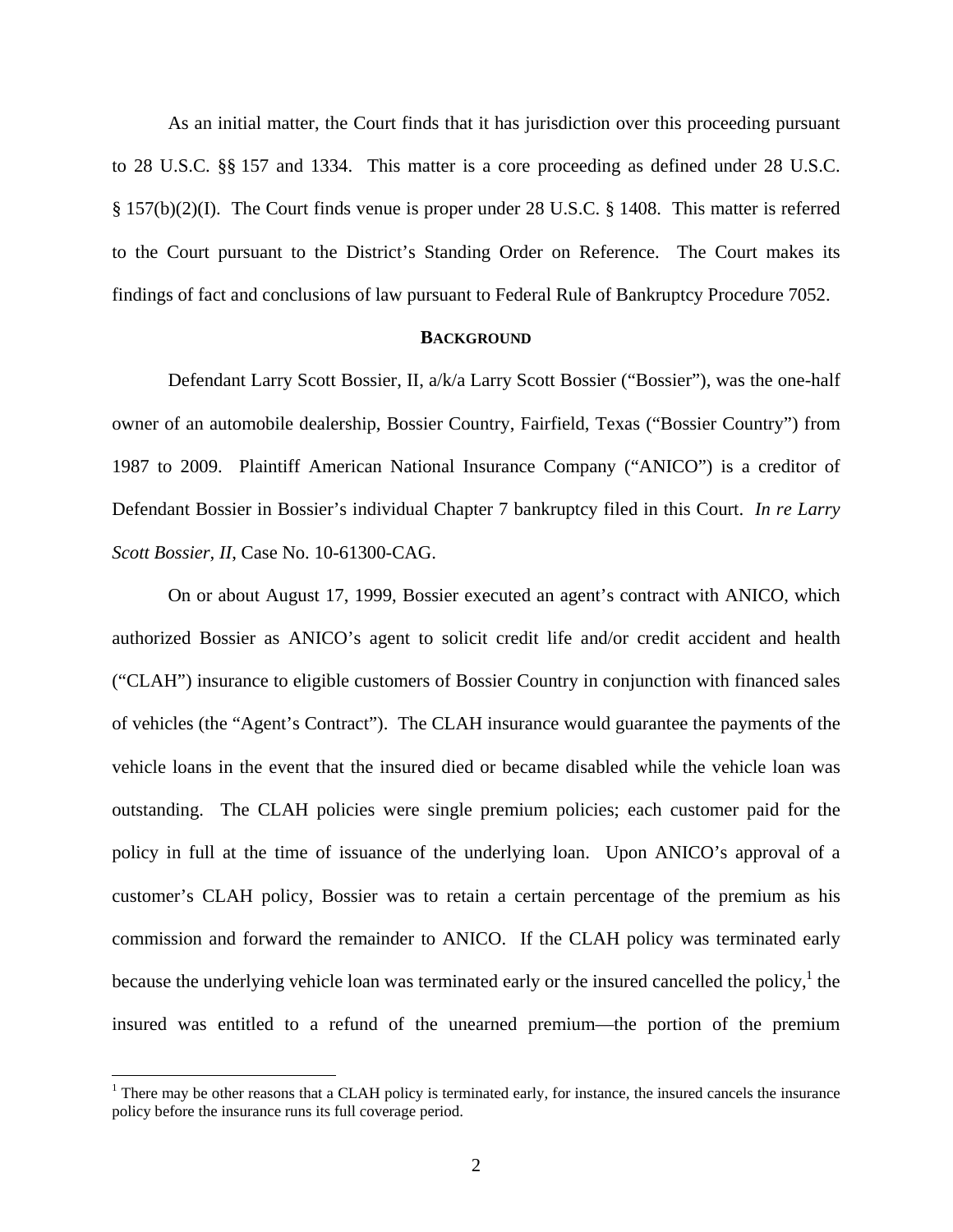corresponding to the unexpired term of the loan. In addition, Bossier was to refund ANICO the unearned commission—the portion of the commission corresponding to the unearned premium.

The Agent's Contract operated from August 16, 1999 to August 30, 2006. On the same day that the Agent's Contract was executed, Bossier assigned all commissions under the Agent's Contract to Bossier Country pursuant to an Assignment of Commissions. Plaintiff ("P") -1.

In 2005, a few CLAH policy holders filed lawsuits against ANICO in Georgia purporting to represent a class of individuals throughout the United States and several territories who had not received unearned premium refunds on CLAH policies (the "Georgia Actions"). Although ANICO denied knowledge of early terminated loans, plaintiffs in the Georgia Actions alleged that ANICO had such knowledge through its agents—even though some agents did not notify ANICO on some early terminations. The plaintiffs also alleged that ANICO failed to identify all insureds due a refund of unearned premiums. In 2006, the State of Texas filed a lawsuit against ANICO (the "Texas Action") for essentially the same claims that were asserted in the Georgia Actions.

ANICO subsequently settled both the Texas Action and the Georgia Actions. Under the settlement of the Texas Action, ANICO refunded unearned premiums to CLAH policyholders.<sup>2</sup> Under the settlement of the Georgia Actions, ANICO spent money and resources to identify all individuals due a refund, and in April of 2009, issued refunds of unearned premiums to all class members.

1

 $2^2$  In the Texas Action, ANICO provided all CLAH policies to the Attorney General of Texas, who contacted lenders and insureds to identify early terminations. The Attorney General then informed ANICO of those identified early terminations, which were subsequently processed by ANICO for refunds. The refund process in the Texas Action was, therefore, different from that in the Georgia Actions, in that it was ANICO that spent most of the efforts and expenses to identify the insureds. Therefore, different methods to calculate damages have to be implemented for the two class actions, if any damages need to be determined.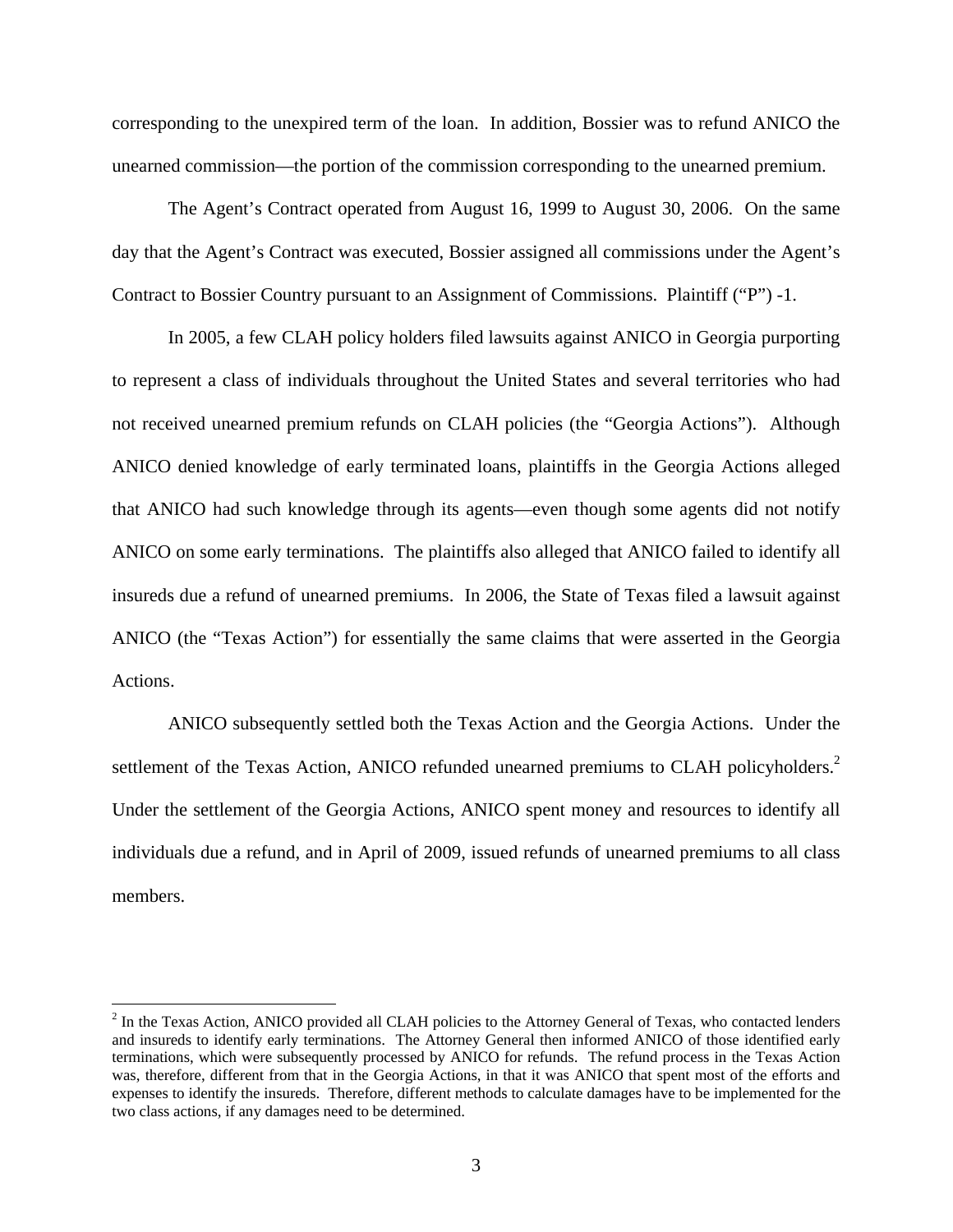Thereafter, ANICO notified Bossier that ANICO, in settling both actions, had refunded the unearned premiums to the insureds, including Bossier's customers, and demanded that Bossier refund ANICO the unearned commissions. Bossier failed to refund ANICO such unearned commissions. On April 21, 2010, ANICO filed a suit against Bossier in the District Court of Galveston County, Texas, for damages due to Bossier's failure to pay ANICO the unearned commissions and ANICO's expenses in settling the Georgia Actions and the Texas Action. *American Nat'l Ins. v. Scott Bossier,* Case No. 10-CV-1103 (the "Galveston Action").

On October 20, 2010, Bossier filed the above numbered Chapter 7 bankruptcy case in this Court. Pursuant to 11 U.S.C § 362, the Galveston Action was stayed. On January 21, 2011, ANICO timely filed the Complaint in the instant adversary proceeding to determine the dischargeability of certain debts of Bossier pursuant to 11 U.S.C § 523(a)(4). On July 25, 2011, ANICO filed a Motion for Partial Summary Judgment for unearned commissions withheld by Bossier (docket no. 9), and on August 23, 2011, Bossier filed a Motion for Summary Judgment for discharging his debt to ANICO (docket no. 27). The Court held a hearing on November 15, 2011, and denied both motions. Subsequently, a trial was held on April 18 and 19, 2012 to resolve the instant matter.

#### **PARTIES' CONTENTIONS**

In the Complaint, ANICO alleges that Bossier, when serving as ANICO's agent for the solicitation of the CLAH insurance, breached his fiduciary duty by concealing and failing to make reasonable efforts to access sources of information regarding prepayments and early terminations of loans. As a result, ANICO contends that it was injured by, among other things, having to defend itself in the Georgia Actions and the Texas Action. Specifically, according to ANICO, in settling the two class action suits, ANICO incurred a total of \$18,352,701 for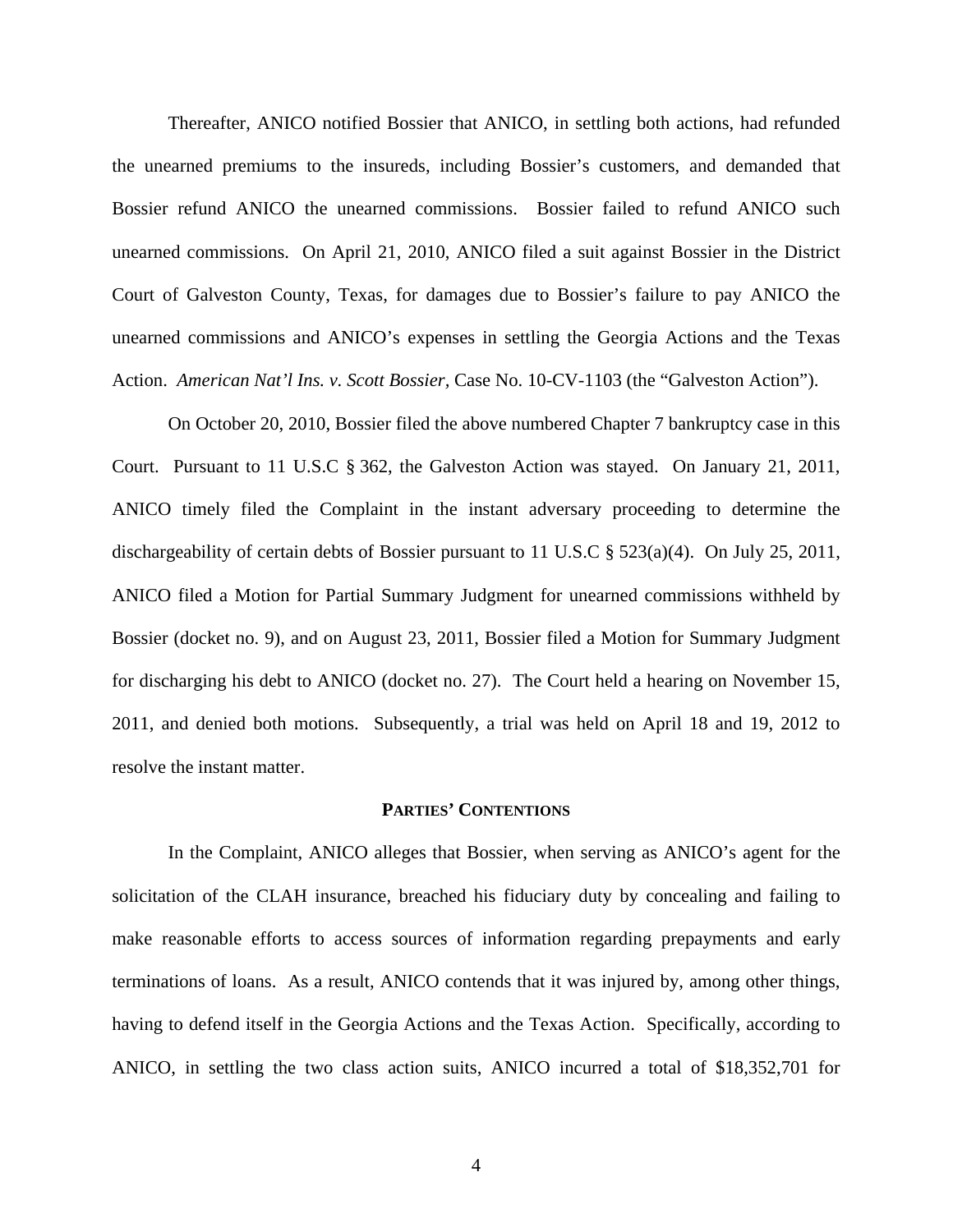identifying insureds due unearned premium refunds, for calculating the amounts of such refunds, and in fees to resolve the claims. Because ANICO issued to its insureds a total of 113,365 refund checks, out of which 987 were issued to Bossier's customers, ANICO seeks damages from Bossier for Bossier's proportionate share in the amount of  $$159,785.79$ <sup>3</sup>

In addition, ANICO alleges that Bossier also breached his fiduciary duty by failing and refusing to refund unearned commissions to ANICO after being notified that the unearned premiums had been refunded to the insureds. As a result, ANICO contends that it was also injured by being deprived of such unearned commissions by Bossier in the amount of more than \$133,206.10.

According to ANICO, Bossier's misconduct giving rise to his debts to ANICO constitutes fraud or defalcation while acting in a fiduciary capacity, and/or embezzlement as those terms are used in 11 U.S.C. § 523(a)(4). Therefore, ANICO alleges that Bossier's debts owed to ANICO are not dischargeable pursuant to 11 U.S.C. § 523(a)(4). Finally, ANICO seeks attorney's fees pursuant to the Texas Civil Practice & Remedies Code § 38.001(8) based on a suit on a written contract.

In response, Bossier denies all of ANICO's allegations.

 $\overline{a}$ 

### **FINDINGS OF FACT**

Bossier Chrysler Dodge II, Inc., a car dealership in Fairfield, Texas, was formed in May 1987, and converted to Bossier Country, LP, in December 2002. Both entities used the trade name Bossier Country. Bossier was an owner of both entities. As to Bossier Country, Bossier and Randy Pretzer were co-owners, each holding one-half interest. Bossier also served as chief

<sup>&</sup>lt;sup>3</sup> At trial, ANICO sought \$102,575.00 instead of \$159,785.79 alleged in the Complaint, for Bossier's proportionate share of ANICO's expenses in settling the two class action suits. To calculate Bossier's proportionate share, ANICO in its Complaint used the ratio of 987 to 113,365, but at trial ANICO used the ratio of the monetary amount of the 987 checks to that of the 113,365 checks.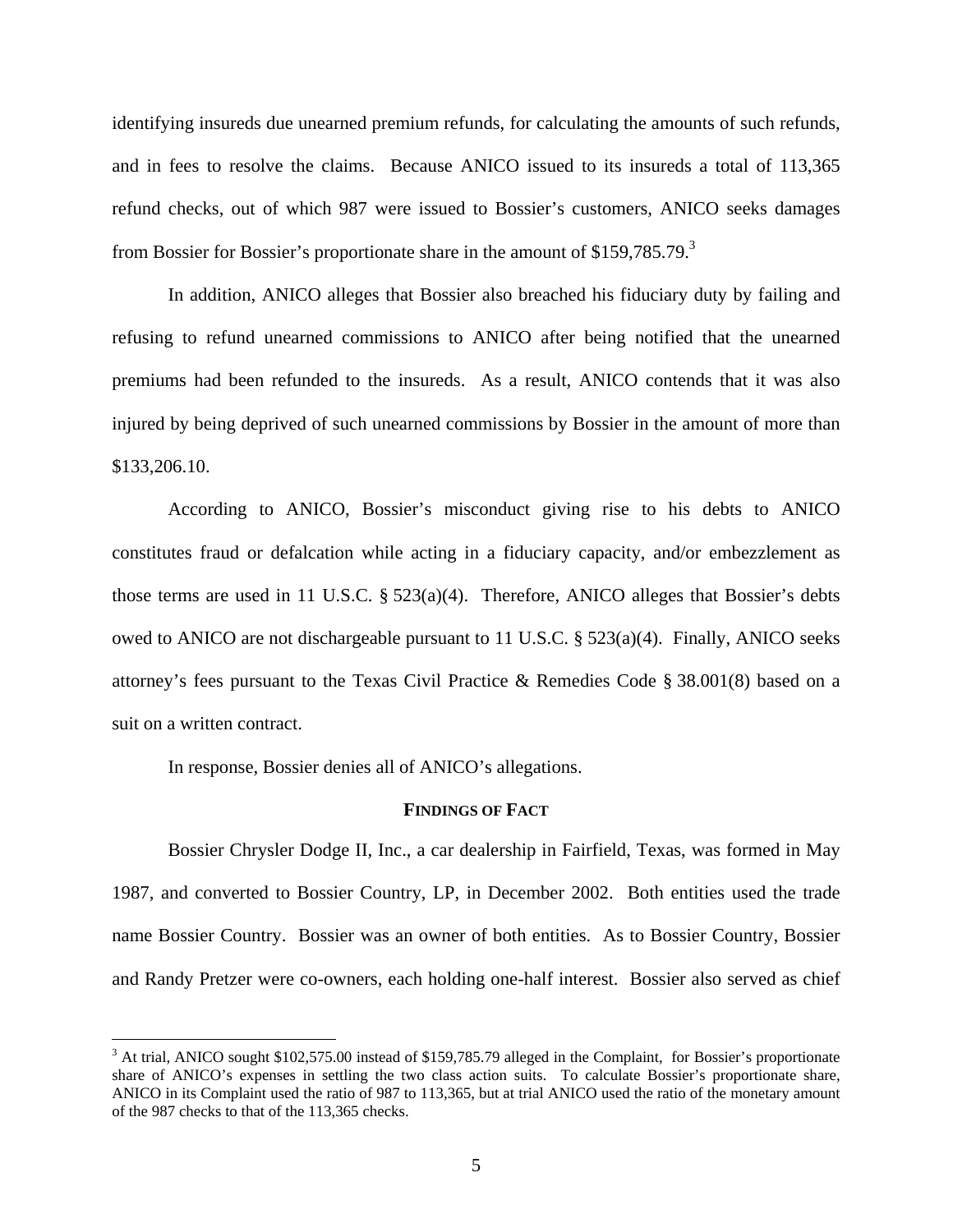financial officer of Bossier Country. Pretzer began serving as general manager for the dealership

in charge of operations in 1992.

. . .

. . .

. . .

On or about August 17, 1999, Bossier signed the Agent's Contract with ANICO, which

provided in relevant part:

The agent shall be subject to and governed by the Company's written rules, regulations and other instructions governing the solicitation of the insurance authorized under this Contract .... The Agent agrees to comply with the insurance laws and regulations of all of the states in which the Agent solicits insurance under this Contract.

The agent specifically understands and agrees that checks for premiums, unearned commissions and other insurance remittances shall be made payable to "American National Insurance Company" . . . . All monies received by the Agent for on behalf of the Company shall be kept entirely separate and distinct from other funds. Such funds shall be held by the Agent as a fiduciary and not be commingled for use by the Agent for any personal or other purpose whatever, and the Agent shall forthwith pay over the same in cash to the Company.

In the event that insurance on any debtor is terminated during a prepaid period, the Company shall refund the unearned premium and the Agent shall, upon receipt of notice thereof, immediately refund to the Company . . . the unearned portion of any commissions previously paid or allowed hereunder.

This Contract is not assignable. No assignment of commission payable hereunder shall be valid unless authorized in writing by the Company. An assignment of commission shall not relieve the agent of any of the agent's obligations under this contract, including the obligation to refund unearned commissions.

(P-1); Defendant's ("D") exhibit 1 (D-1). The Agent's Contract remained in force until ANICO

terminated the contract on August 30, 2006. Pursuant to the Agent's Contract, the obligation to

repay unearned commissions survived termination.

Concurrently with the execution of the Agent's Contract, an Assignment of Commissions

was executed, whereby all agent's commissions due under the Agent's Contract would be paid to

Bossier Country. Bossier signed the Assignment as assignee on behalf of Bossier Country, and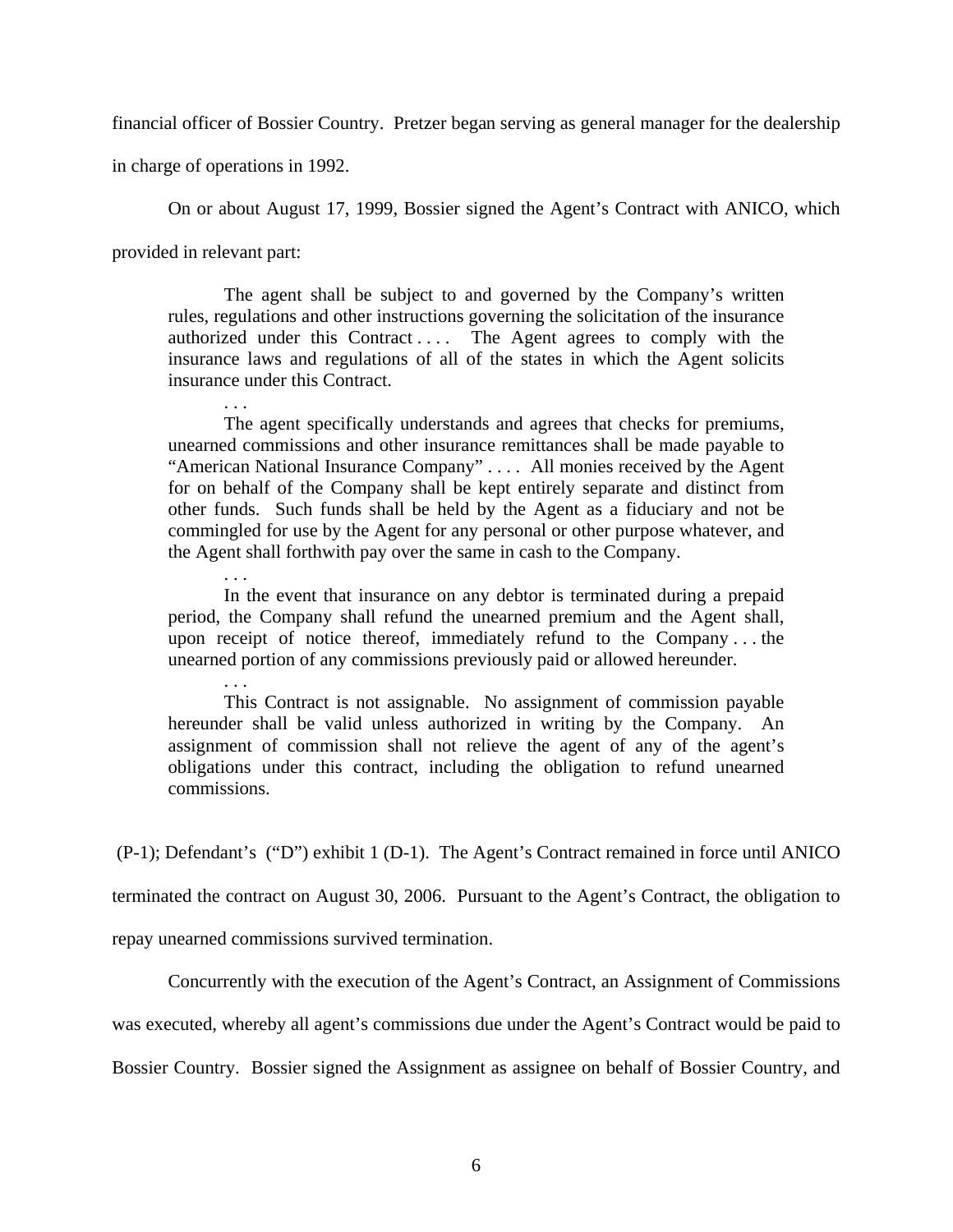Pretzer signed the Assignment as assignor on behalf of Bossier. Both the Agent's Contract and the Assignment of Commissions were approved and signed by ANICO's Senior Vice President, who did not appear before the Court to testify.

Pursuant to the Agent's Contract, for each CLAH policy solicited, Bossier Country would retain a percentage of the premium as commission and forward the remainder to ANICO. In addition, for each early termination or cancellation, Bossier Country was obligated to refund the unearned premium to the customer and request a refund from ANICO for the difference between the unearned premium and the unearned commission. Both the solicited and terminated policies would be recorded in a monthly Report of Remittance prepared by Bossier Country and sent to ANICO. The amount due ANICO as to the solicited policies and the amount due Bossier Country as to the early terminations would be calculated. The difference between the two would be the net amount due ANICO from Bossier Country, and the money would be transferred from Bossier Country to ANICO. It was uncontroverted that the above procedures constituted the basic framework of the operations on CLAH insurance under the Agent's Contract, and that these operations were carried out from August 16, 1999 to August 30, 2006. The parties, however, contested some details of the operations.

Bossier testified that he did not consider himself personally owing ANICO duties under the Agent Contract because he delegated responsibilities to the employees at Bossier Country and personally did not receive any commissions. Bossier maintained that he, except on one or two occasions, did not personally sell CLAH policies, and did not involve himself in the daily operations as to CLAH insurance. Instead, Pretzer, as general manger for Bossier Country, handled all aspects of administration of the Agent's Contract, and the employees at Bossier Country carried out specific operations including soliciting policies, collecting premiums,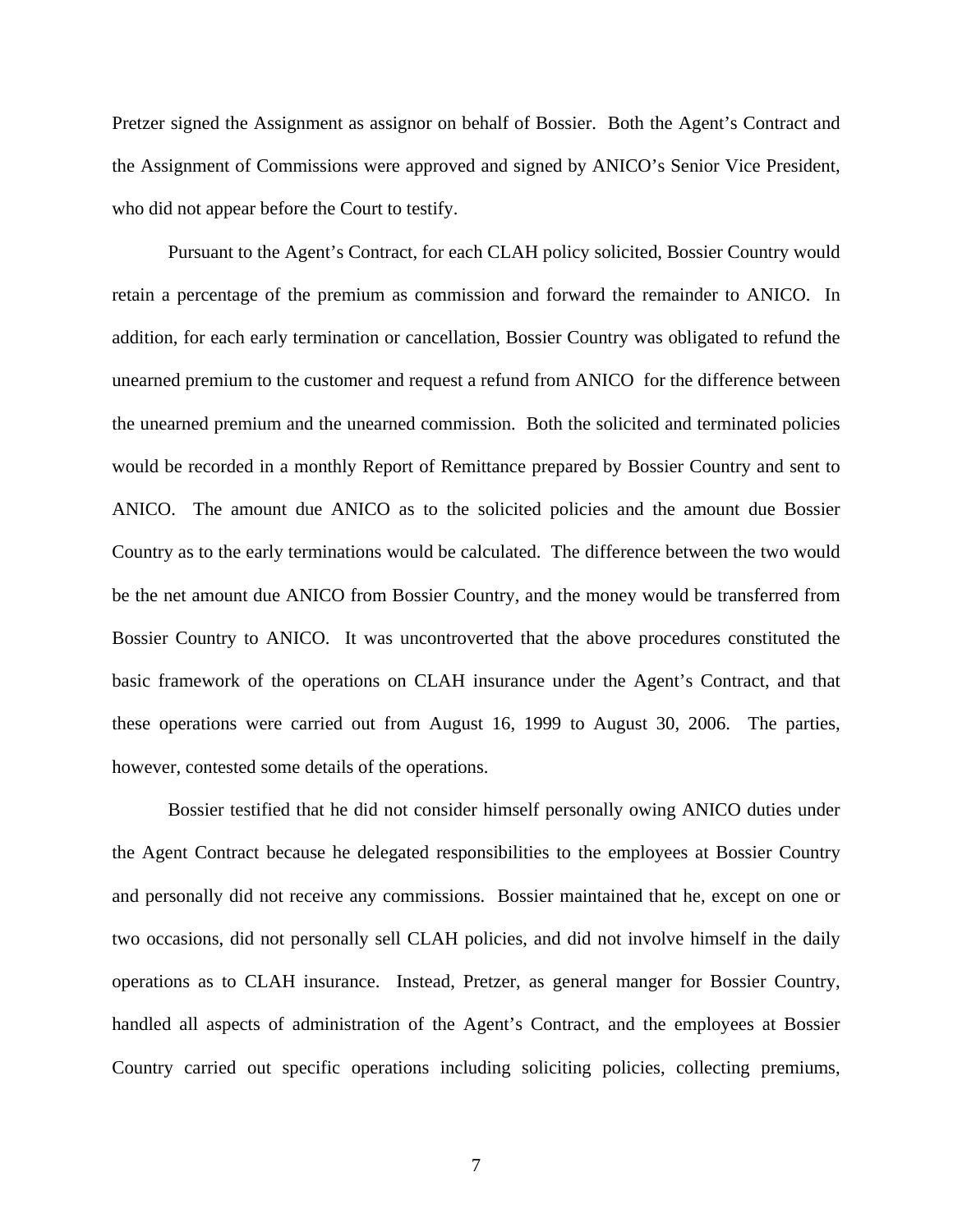handling early terminations, and preparing monthly Reports of Remittance. Further, Bossier testified that he also relied on a general agent of ANICO, named Richard McCarver, who visited Bossier Country at least once per month, and sometimes helped Bossier Country to prepare monthly Reports of Remittance to ANICO. McCarver, however, did not appear before the Court to testify.

Bossier also testified that he had no personal knowledge with regard to how early terminations were processed at Bossier Country and denied concealing from ANICO such information or knowledge thereof. $4$  Bossier testified that the cancellations would presumptively be put into the corresponding customers' files that were kept at Bossier Country, but he had no personal knowledge of these customers' files. Suzanne Garcia, a former employee of Bossier Country handling paper work on CLAH policies, testified that she did not personally receive any letters of early terminations of CLAH policies. Pretzer, as Garcia testified, forwarded the termination letters, to her. Pretzer testified that he did receive termination letters from lenders, and occasionally from customers, but did not know where those letters went. Pretzer denied that he maintained copies of termination files in his office and further testified that McCarver had access to the database at Bossier Country that contained all CLAH policies including early terminations. Carlos Delgado, a designated representative for ANICO, testified that he could not specify any early termination that Bossier concealed or was aware of being concealed from ANICO. Before 2006, there was no complaint or allegations by ANICO that Bossier Country fraudulently concealed information on early terminations.

 $\overline{a}$ 

<sup>&</sup>lt;sup>4</sup> When a customer cancelled a CLAH policy or the underlying loan was terminated early, the customer or the lenders would notify Bossier Country. Evidence was not clear on how many customers who cancelled the CLAH policy actually notified Bossier Country and how many did not. Evidence was not clear either on whether the lenders notified Bossier Country on every loan that was terminated early. Further, evidence was not clear on whether every notification on cancellation or early termination that Bossier Country received was inputted into the database.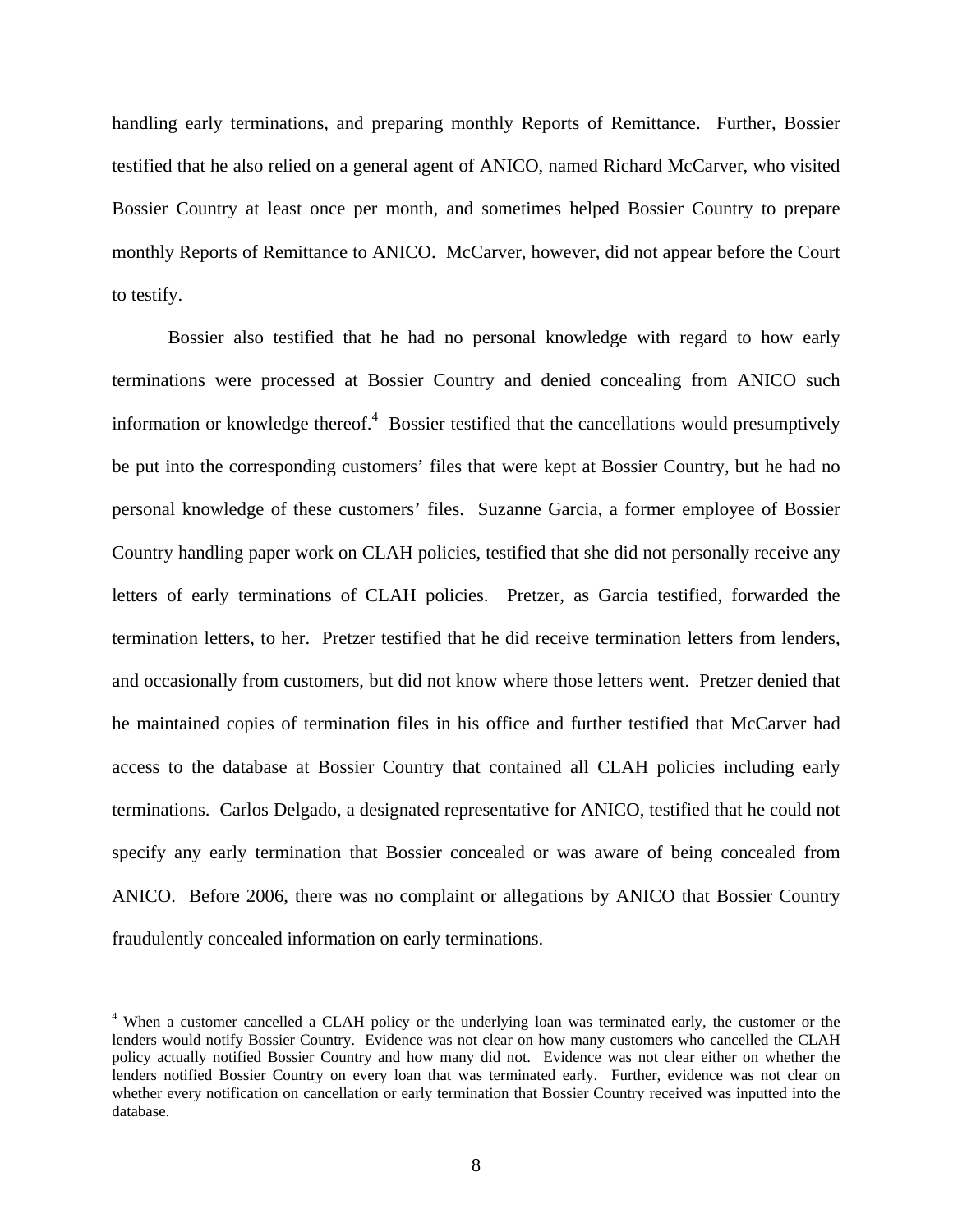In 2005, a few CLAH policyholders filed the Georgia Actions against ANICO for refunds of unearned premiums, and in 2006, the State of Texas filed the Texas Action against ANICO for similar claims. ANICO discovered that many insureds who were due refunds of unearned premiums were not reported to ANICO by ANICO's agents, including Bossier Country. ANICO ultimately settled both class actions and refunded unearned premiums to the insureds. In October 2007, ANICO started sending statements to Bossier Country demanding that Bossier Country refund ANICO the unearned commissions. For instance, a statement sent from ANICO to Bossier Country on October 31, 2007, listed the insureds identified in the Texas Action who were Bossier Country's customers and due unearned premiums. *See* P-3. The statement also listed the amount of all the unearned premiums that ANICO had paid to the insureds and the corresponding unearned commission that Bossier Country was obligated to refund ANICO in the amount of \$69,954.95. Similarly, the statement sent from ANICO to Bossier Country on April 30, 2009 listed the insureds due unearned premiums identified in the Georgia Actions, and the corresponding unearned commission was \$58,607.20. *See* P-4.

Due to the economic downturn starting in 2007, the sales of vehicles declined significantly at Bossier Country. In 2008, Bossier Country obtained \$1,000,000 in working capital by way of a loan secured by company-owned real property and \$825,000 contributed by Bossier individually from his personal funds.<sup>5</sup> These infusions of capital, however, did not

 $\overline{a}$ 

<sup>&</sup>lt;sup>5</sup> Bossier testified that in spring of 2009, Chrysler put restrictions on some of Bossier Country's funds, and as a result, approximately \$1,000,000 was tied up and could not be used by Bossier Country to pay other obligations, such as the unearned commissions owed to ANICO. Notably, ANICO started to send statements to Bossier Country in October 2007, more than a year before Chrysler restricted its funds. In addition, at least in 2008, Bossier Country could obtain a \$1,000,000 loan secured by real property and \$825,000 from Bossier personally to fund dealership operations. Bossier Country's failure to pay ANICO had little to do with Chrysler's restriction in 2009.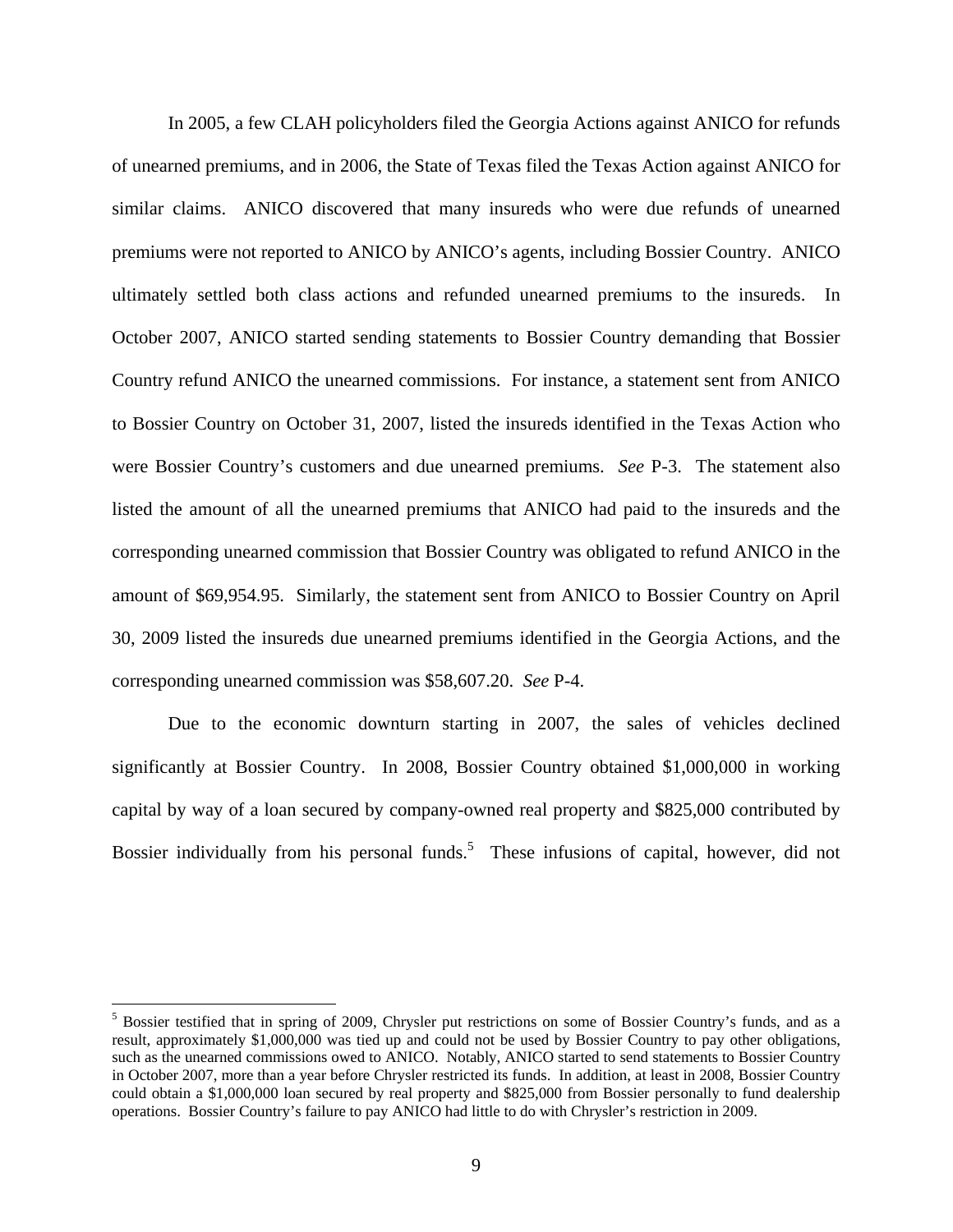remedy the financial distress of Bossier Country. In November 2009, Bossier Country filed a petition in bankruptcy.<sup>6</sup> In March of 2010, Bossier Country was closed for business.

On April 21, 2010, ANICO filed a suit against Bossier in the state court for damages due to Bossier's failure to pay ANICO unearned commissions and ANICO's expenses in settling the Georgia Actions and the Texas Action. On October 19, 2010, ANICO sought discovery on all Bossier Country's customer files, which contained information on early cancellations of CLAH policies from 1999 to 2006. On October 20, 2010, Bossier personally filed the bankruptcy under Chapter 7 in this Court, and the state court action was stayed. An email from Bossier to Pretzer stated that ANICO's state action against Bossier was basically what precipitated Bossier's need to file personal bankruptcy. *See* P-15.

Bossier testified that he had possession until early 2011 of the customer files containing early terminations from 1999 to 2006. Bossier further testified that in early 2011, he had those customer files destroyed because he was told by his bankruptcy counsel that his personal debts, including those owed to ANICO, were discharged, $\frac{7}{1}$  and he believed those files, also containing personal information such as social security numbers, were outdated and needed to be destroyed. Bossier, consequently, did not and could not produce those customers' files upon ANICO's request for discovery in this adversary proceeding in June 2011.

## **ANALYSIS**

Plaintiff alleges that the Defendant's conduct regarding the administration of the CLAH contract is a breach of fiduciary duty as defined under the contract. Complaint at ¶ 29.

 $\overline{a}$ 

<sup>6</sup> Bossier Country filed its business bankruptcy under Chapter 11, and the case was later converted to Chapter 7. *In re Bossier Country LP*, Case No: 09-61303-CAG. On March 1, 2010, ANICO filed a proof of claim for refund of unearned commissions under Agent's Contract for an amount of \$133,206.10 and expenses incurred in settling the two class action suits for an amount of \$102,575.00, which are the same amount that ANICO is seeking in this case. Bossier Country's bankruptcy was a no-asset case, and ANICO did not get distributions.

<sup>&</sup>lt;sup>7</sup> The deadline for challenging the dischargeability of Bossier's debts was January 24, 2011. ANICO filed this adversary proceeding to challenge the dischargeability of certain Bossier's debts on January 21, 2011.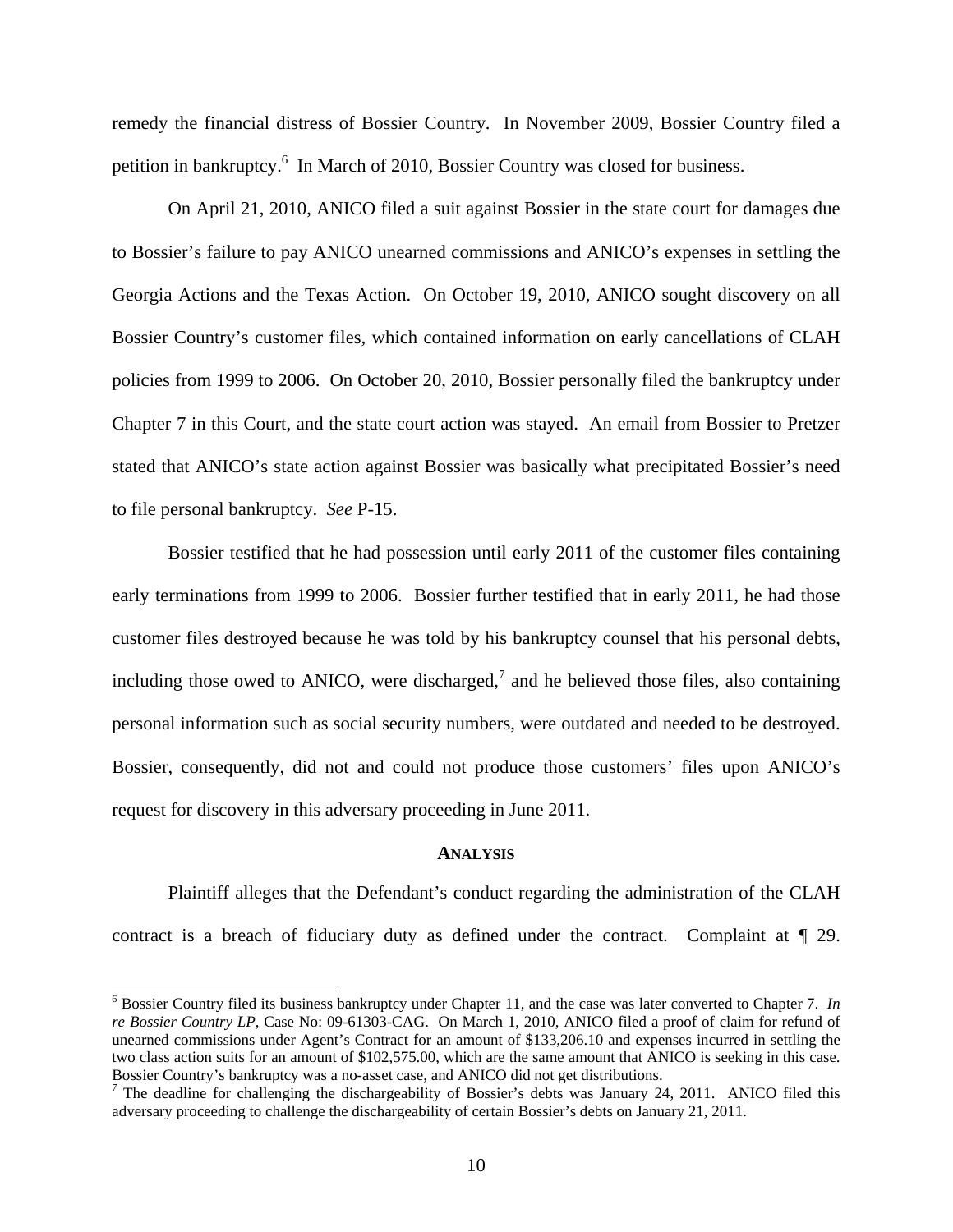Specifically, ANICO alleges that Bossier owed ANICO the duties of loyalty, good faith, honest dealing, and the duty not to conceal matters that might influence his actions to his principal's prejudice. *Id*. Further, ANICO alleges that Bossier breached his fiduciary duty by concealing information, failing to make reasonable efforts to access information, and, as a result, not assisting ANICO in determining and identifying prepayments and early termination of loans that affected insurance premiums under the Agent's Contract. *Id*. at ¶ 30. Plaintiff argues that Bossier breached his fiduciary duty to ANICO by failing and refusing to refund unearned commissions after being notified by ANICO that such unearned premiums were refunded. *Id*.

In addition, ANICO makes the general allegation that Bossier's acts and omissions constitute fraud or defalcation while acting in a fiduciary capacity and/or embezzlement under 11 U.S.C. § 523 (a)(4).

#### **EMBEZZLEMENT**

Section  $523(a)(4)$  states that a debt is non-dischargeable "for fraud or defalcation while acting in a fiduciary capacity, embezzlement, or larceny." The plaintiff's burden to prove a violation of section 523(a)(4) is by a preponderance of the evidence. *Master-Halco, Inc. v. Sanchez (In re Sanchez),* 2009 WL 1657991 \*5 (Bankr. S.D. Tex. 2009). This Court has found that embezzlement is defined as "the fraudulent appropriation of property by a person to whom such property was intrusted or into whose hands it has lawfully come." **Franklin, S.S.B. v.** *Barnes (In re Barnes)*, 369 B.R. 298, 305 (Bankr. W.D. Tex. 2007) (citations omitted). Further, the Fifth Circuit has held that the plain language of the statute and limited congressional intent indicate that section  $523(a)(4)$  was intended to reach those debts incurred through abuses of fiduciary positions and through active misconduct whereby a debtor has deprived others of their property by criminal acts. *Id*. (citing *Matter of Boyle*, 819 F.2d 583, 588 (5th Cir. 1987)). As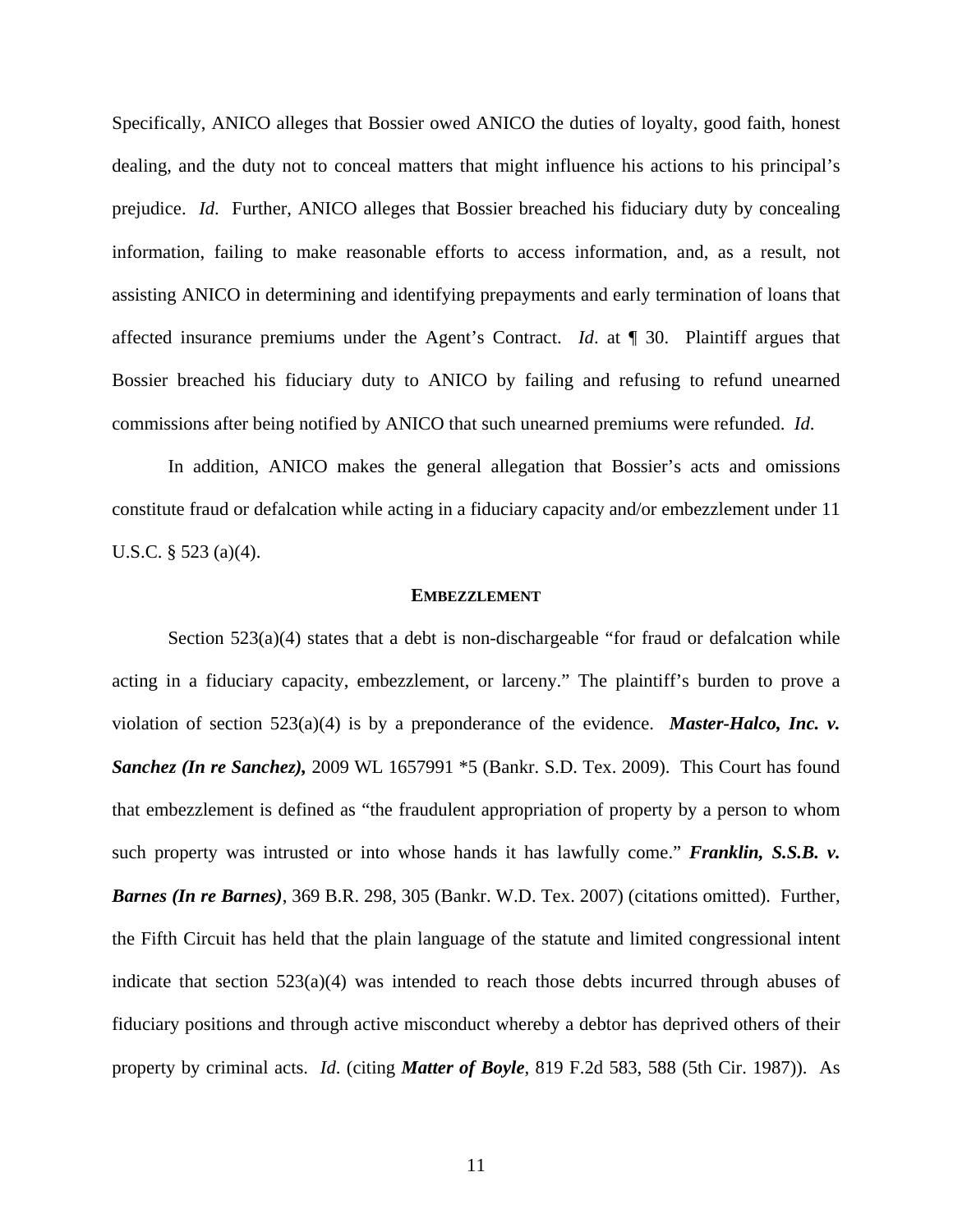such, both classes of conduct involve debts arising from the debtor's acquisition or use of property that is not the debtor's. *Id*.

To begin its analysis, the Court must first determine whether the money in question was Debtor's, Bossier Country's, or ANICO's. The commissions at issue were assigned to Bossier Country with ANICO's consent. *See* P-1. Until ANICO made a demand for reimbursement of the unearned commissions, the commissions belonged to Bossier Country under the Agent's Contract. Other than a vague reference to embezzlement, the Plaintiff offers no explanation as to how Bossier embezzled funds from ANICO if Bossier first assigned the funds to Bossier Country and had no control over the commissions after they were paid to Bossier Country. The Plaintiff failed to offer any evidence that Bossier, or someone at his direction, commingled funds with those of Bossier Country. Moreover, there was no showing that Bossier used any of the unearned commissions for his personal use. Bossier testified at length how he did not have access or control the commissions after they were assigned to Bossier Country. He further testified that he relied on Pretzer to administer the ANICO contracts and other employees dealt directly with ANICO's representative on the monthly accounting of premiums and commission payments.

ANICO argues that under the Texas Insurance Code an agent who collects premiums or money of behalf of the insurer commits embezzlement if he (1) embezzles, converts, or appropriates money or substitute for money; or (2) with intent to embezzle and contrary to the instructions of the insurer takes or secrets or otherwise disposes any money received in the person's capacity as an agent. Tex. Ins. Code § 4005.153. As such, how did Bossier commit embezzlement when he failed to return the unearned commissions to ANICO upon getting notice from ANICO of Defendant's obligation to do so? The commissions, when originally paid,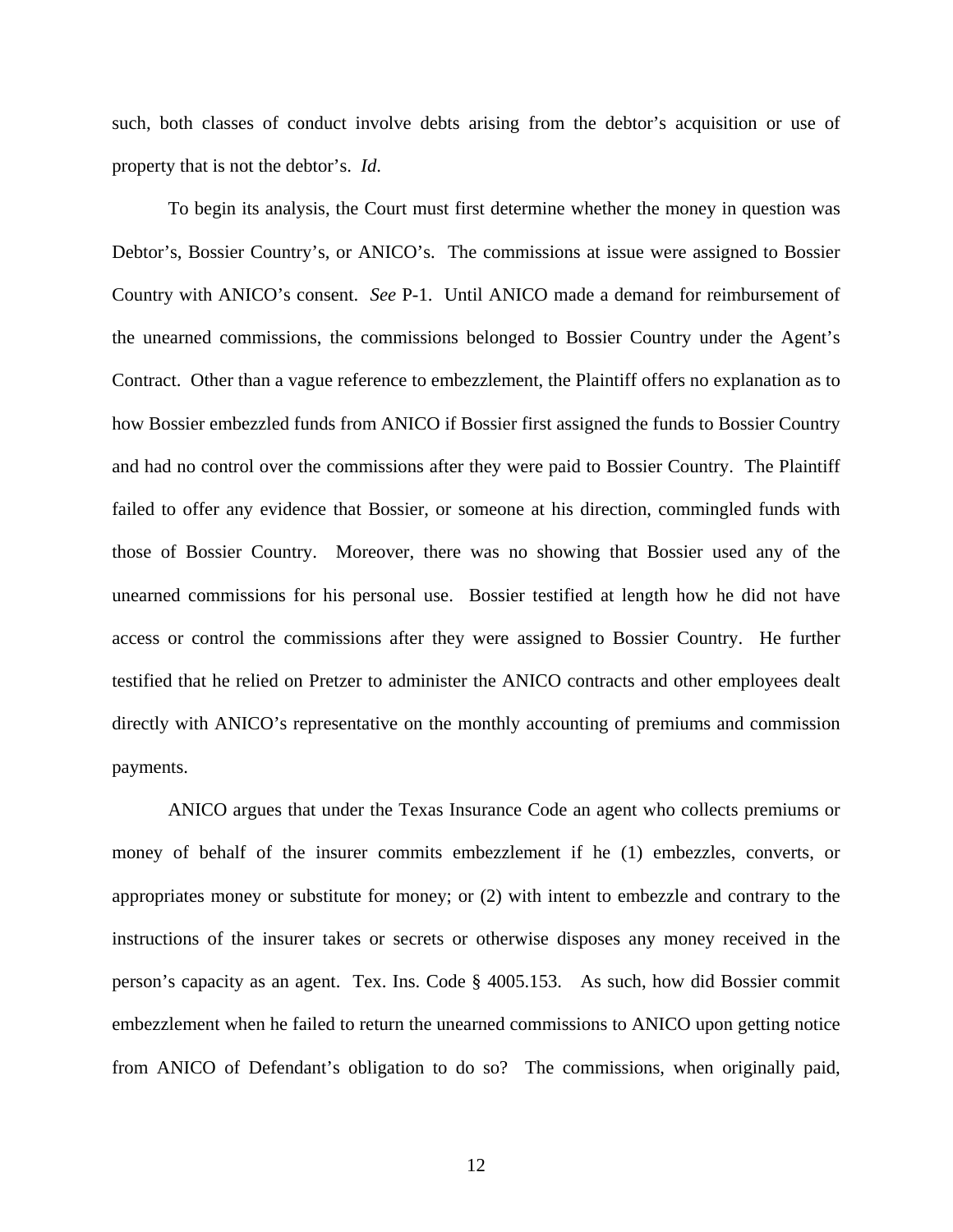belonged to the Defendant who assigned the commissions to Bossier Country. This Court has found that no person can embezzle from himself. *Barnes* 369 B.R. at 305. The Plaintiff did not provide any oral evidence at trial or through admitted exhibits that in any way demonstrated that Defendant embezzled Plaintiff's property. The failure to remit the unearned premiums does not constitute embezzlement. It is at most a breach of the Agent's Contract when Bossier failed to remit the moneys. As such, the Plaintiff's claim as to embezzlement is denied.

### **DEFALCATION**

The Fifth Circuit in *In re Schwager*, 121 F.3d 177, 184 (5th Cir. 1997) stated that there is a long line of cases in the Circuit that have defined defalcation as "a willful neglect of duty, even if not accompanied by fraud or embezzlement." (citations omitted). The cases that the *Schwager* court reviewed all included some level of financial misconduct by a fiduciary. Further, the *Schwager* court observed that there has been some difficulty for the courts in determining what type of mental state or intent is necessary to qualify as defalcation. *Id*. at 185. The court noted that defalcation does not require actual intent, as does fraud. The Fifth Circuit found that defalcation does not rise to the level of embezzlement, fraud, or misappropriation; but it does require some level of mental culpability. *Id.* The court held that a willful neglect of fiduciary duty constitutes defalcation, which is essentially a recklessness standard. *Id*.

As to whether there is a fiduciary relationship between ANICO and Bossier, the Fifth Circuit found in *Schwager* that the scope of fiduciary duty under section 523(a)(4) is a question of federal law; however, state law is important in determining whether a trust obligation exists. *Id.* at 186 (citation omitted). Further, the court stated that the concept of fiduciary duty is narrowly defined, applying only to technical or express trusts. *Id.* (citing *Angelle v. Reed (In re Angelle***)**, 610 F.2d 1335 (5th Cir. 1980).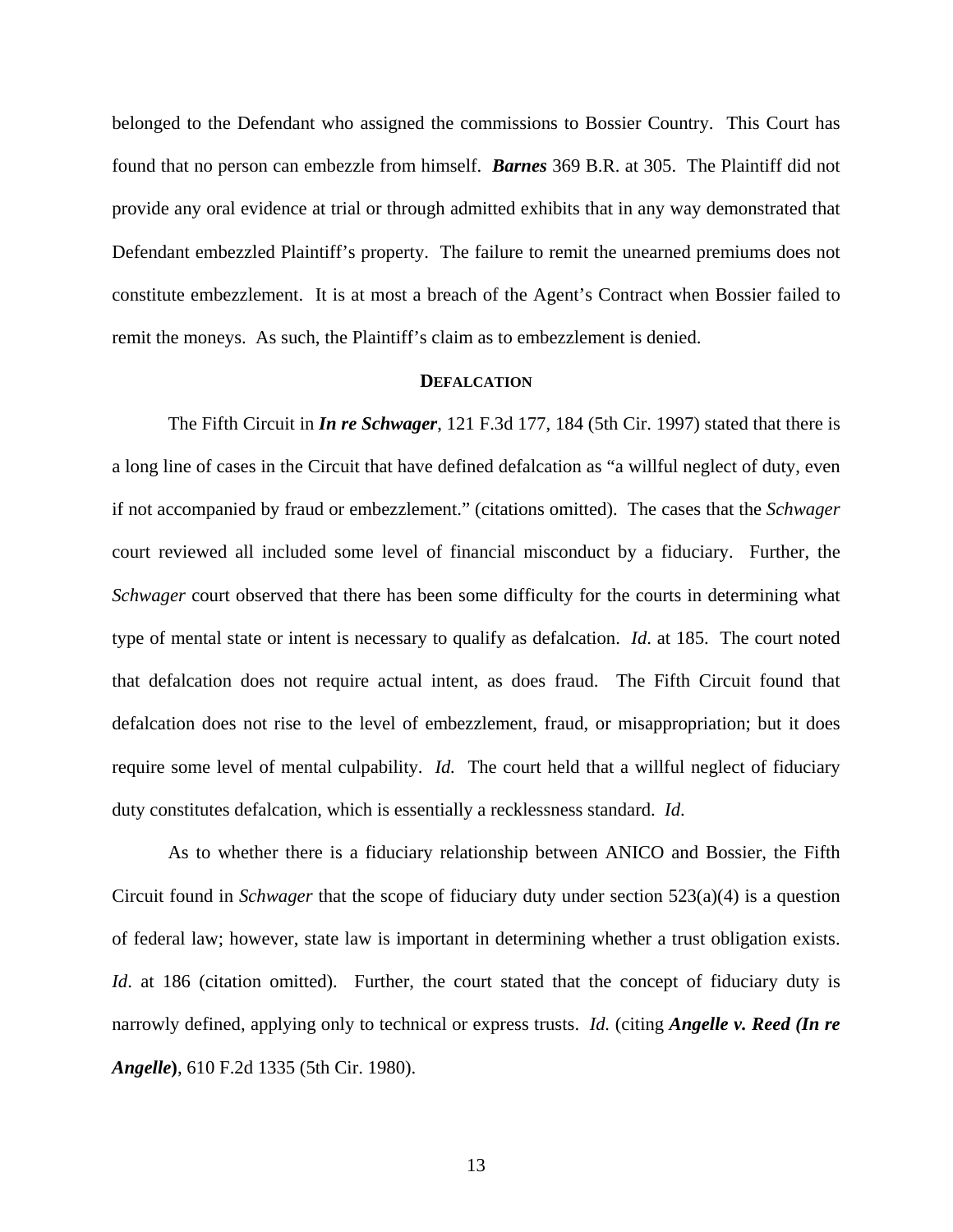ANICO argues that Bossier is ANICO's agent as defined under the Agent's Contract. *See* P-1. Defendant does not dispute ANICO's assertion that he signed the Agent's Contract and solicited insurance on behalf of ANICO. *See* Defendant's Answer at ¶¶ 4, 17, 18. Defendant also admitted that under the Agent's Contract there is an agency relationship in which the agent has a fiduciary duty to the principal, including a duty of loyalty. As such, Plaintiff argues under Texas case law that an agent, as a fiduciary of the insurer, owes a duty of good faith and fair dealing in all transactions on the insurer's behalf. *See American Indem. Co. v. Baumgart*, 840 S.W.2d 634, 639 (Tex. App.—Corpus Christi 1992, no writ). Moreover, Plaintiff maintains that an agent owes the insurer strict integrity, honest dealing, and the duty not to conceal matters that might influence the agent's actions to the insurer's prejudice. *Id*. Plaintiff notes that the Agent's Contract specifically required Bossier to segregate unearned commissions from other funds and hold them as a fiduciary to ANICO. The Agent's Contract further required Bossier to refund any unearned commissions upon notice being given by the insured.

Plaintiff's computer records (P-3, P-4, P-5, P-6, P-7) demonstrate that ANICO refunded uninsured premiums to its insured and notified Bossier of such refunds. As a result, Bossier had a duty at that time not to comingle or use those funds for personal use, and to refund such funds to ANICO. Plaintiff alleges that Defendant refused to refund the unearned commissions to ANICO and used the funds for either his personal use or for Bossier Country. As such, Plaintiff alleges that such conduct constitutes defalcation. *See Barrett v. Clarendon Nat'l Ins. Co*., 1999 U.S. Dist. LEXIS 4223 at \*19 (N.D. Tex. 1999) (diversion of insurance premiums belonging to insurer constituted defalcation under section 523(a)(4)).

Defendant argues that a fiduciary duty must be based on some express or technical trust that pre-dates the act creating the debt. *See Randall v. Atkins (In re Atkins),* 458 B.R. 858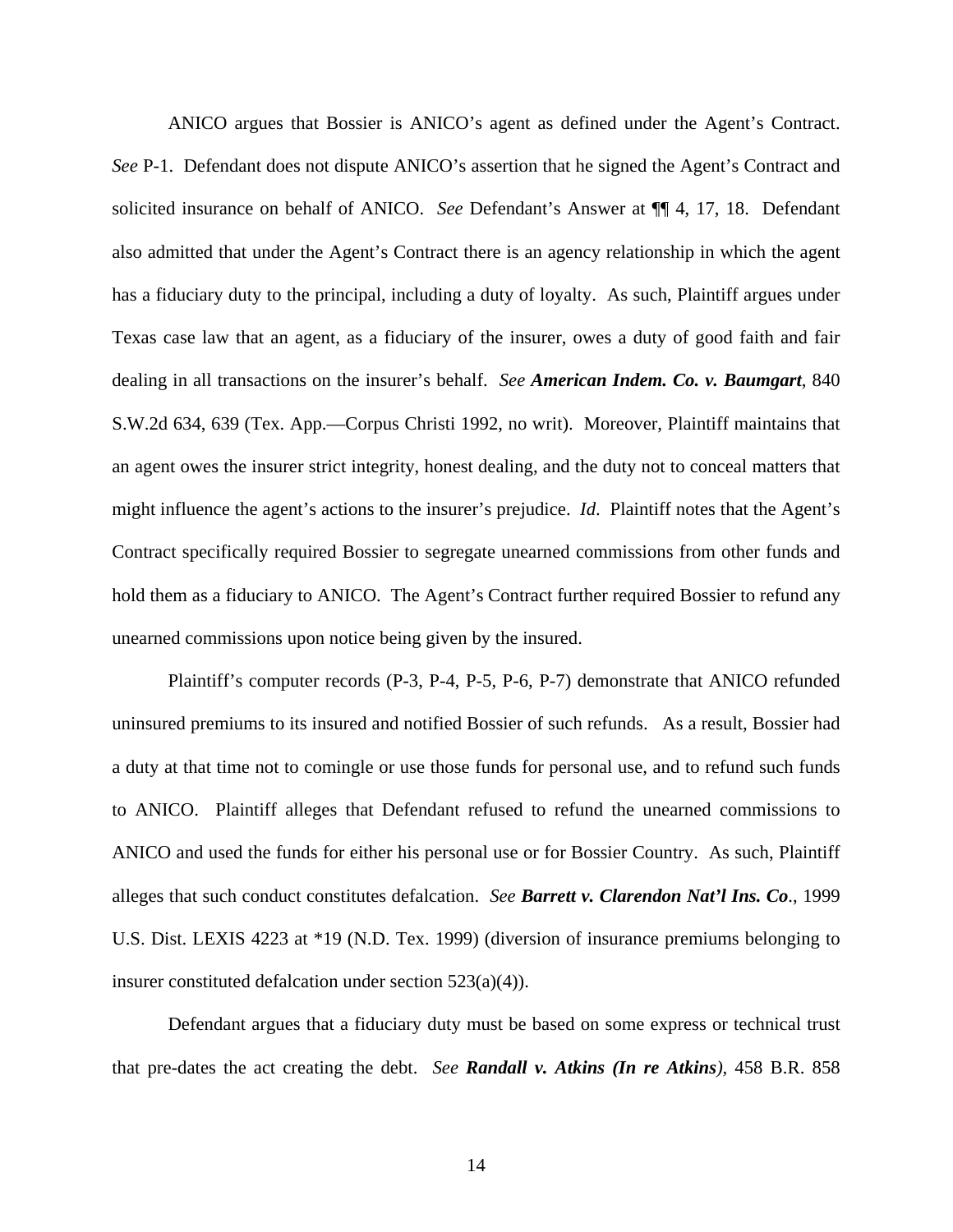(Bankr. W.D. Tex. 2011). As such, defalcation should be limited to express or technical trusts, not implied trusts. The Defendant's assertion of law on the limited nature of a fiduciary duty is not correct. This Court has found in *Walser v. Texas Music Grp., Inc. et al (In re Antone's Records, Inc.)*, 455 B.R. 758, 780 (Bankr. W.D. Tex. 2011) that a fiduciary relationship may be based on formal or informal relations in which one person places a special confidence in another who is bound to act in good faith and with due regard for the interest of the person placing the confidence. Further, an informal fiduciary relationship may exist based upon the circumstances surrounding a moral, social, domestic, or personal relationship. *Id.* at 782 (citation omitted).

The evidence presented at trial shows that Bossier Country would retain a percentage of the premium as commission and forward the remainder to ANICO. Bossier Country was obligated to refund the unearned premium to the customer. Both the solicited and terminated policies would be recorded in a monthly Report on Remittance that Bossier Country prepared and sent to ANICO. *See* P-14. As noted *supra* at p. 7, it was uncontroverted that the procedures described herein were the basic frame work of the operations under the CLAH insurance under the Agent's Contract, and that these operations were carried out over the term of the 1999 contract.

That said, the evidence presented becomes controverted as to the Defendant's involvement in Bossier Country's administration of the Agent's Contract. Bossier testified that he was not personally involved in the sale of CLAH contracts but for a few isolated occasions, and that Pretzer handled all aspects of the administration of the Agent's Contract. Bossier also stated that he relied upon ANICO's representative—Richard McCarver—for any issues regarding the administration of the CLAH contracts. Without McCarver's testimony, it is difficult, if not impossible, for the Court to determine if ANICO through McCarver ever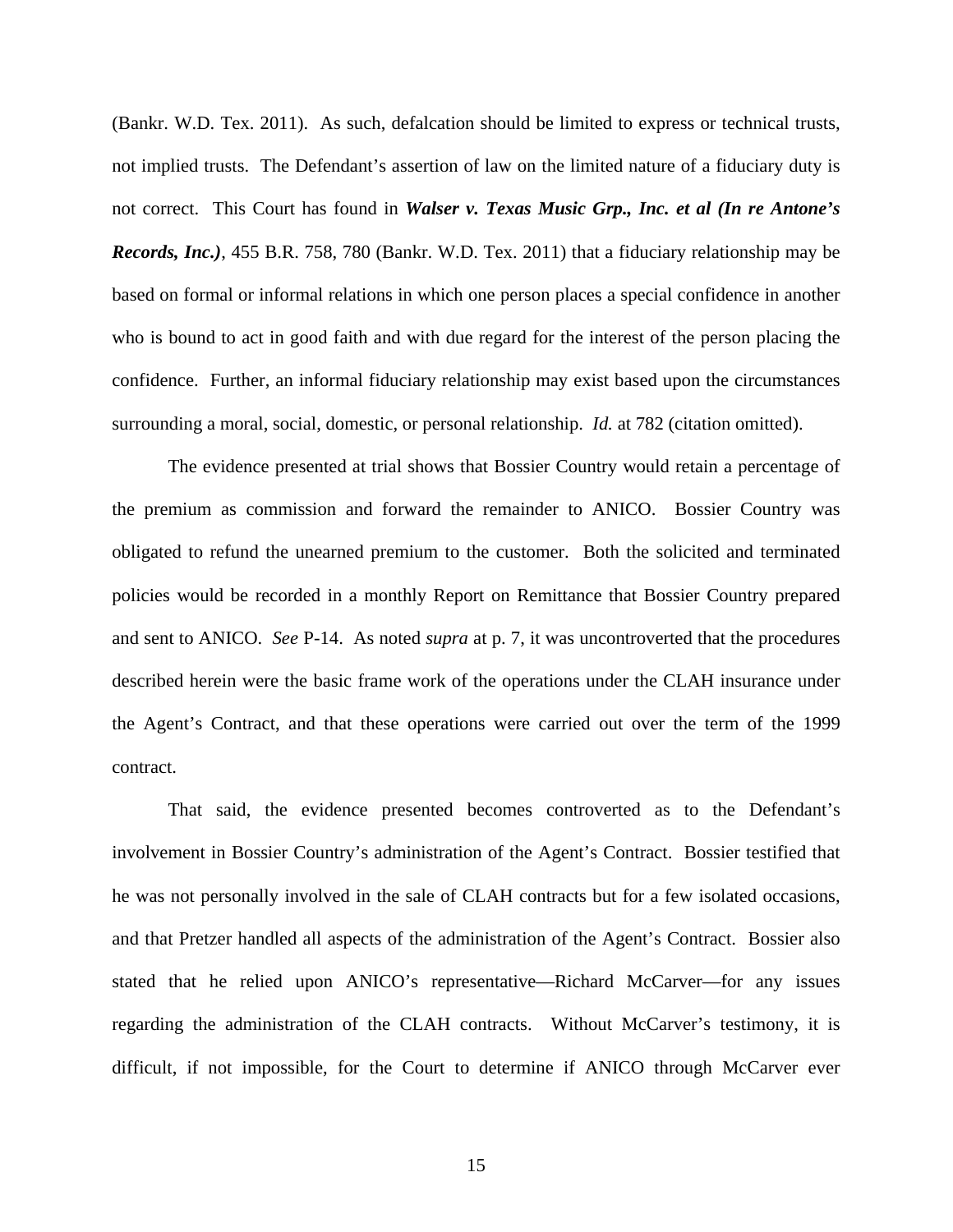indicated that there were issues with repayment of unearned commissions. Suzanne Garcia, a former employee of the Bossier Country, testified she did not personally receive any notices of termination of CLAH contracts. Pretzer indicated that he did receive some termination letters from lenders and customers, but did not know where those letters went. The corporate representative for ANICO, Carlos Delgado, testified that he could not specify any early termination that Bossier concealed or was aware of being concealed from ANICO. At least as of 2006, ANICO does not claim that Bossier Country fraudulently concealed information on early terminations.

Thereafter, starting in October 2007, ANICO began sending statements to Bossier Country demanding the return of unearned commissions. The Defendant, Pretzer, and Garcia all testified that they may have received some of the demand notices, but could not recall the number or frequency of the requests. *See* P-11, P-15, P-16. Bossier testified that Bossier Country began having severe economic issues due to the economy and the Chrysler bankruptcy. Notwithstanding these economic considerations, ANICO's demand for repayment preceded these economic concerns.

The Court notes that the most troubling, and inexplicable, aspect to this litigation is Bossier's testimony that after ANICO filed suit against him for repayment of the unearned premiums in April 2010, Bossier filed personal Chapter 7 bankruptcy in October 2010. Bossier then explained that during the pendency of his Chapter 7 case, and before the deadline for filing complaints to determine dischargeability of debts, Bossier (on the advice of counsel) destroyed client files containing early terminations from 1999 to 2006 because of his concern that he could no longer store the files and that they contained personal information of customers. ANICO